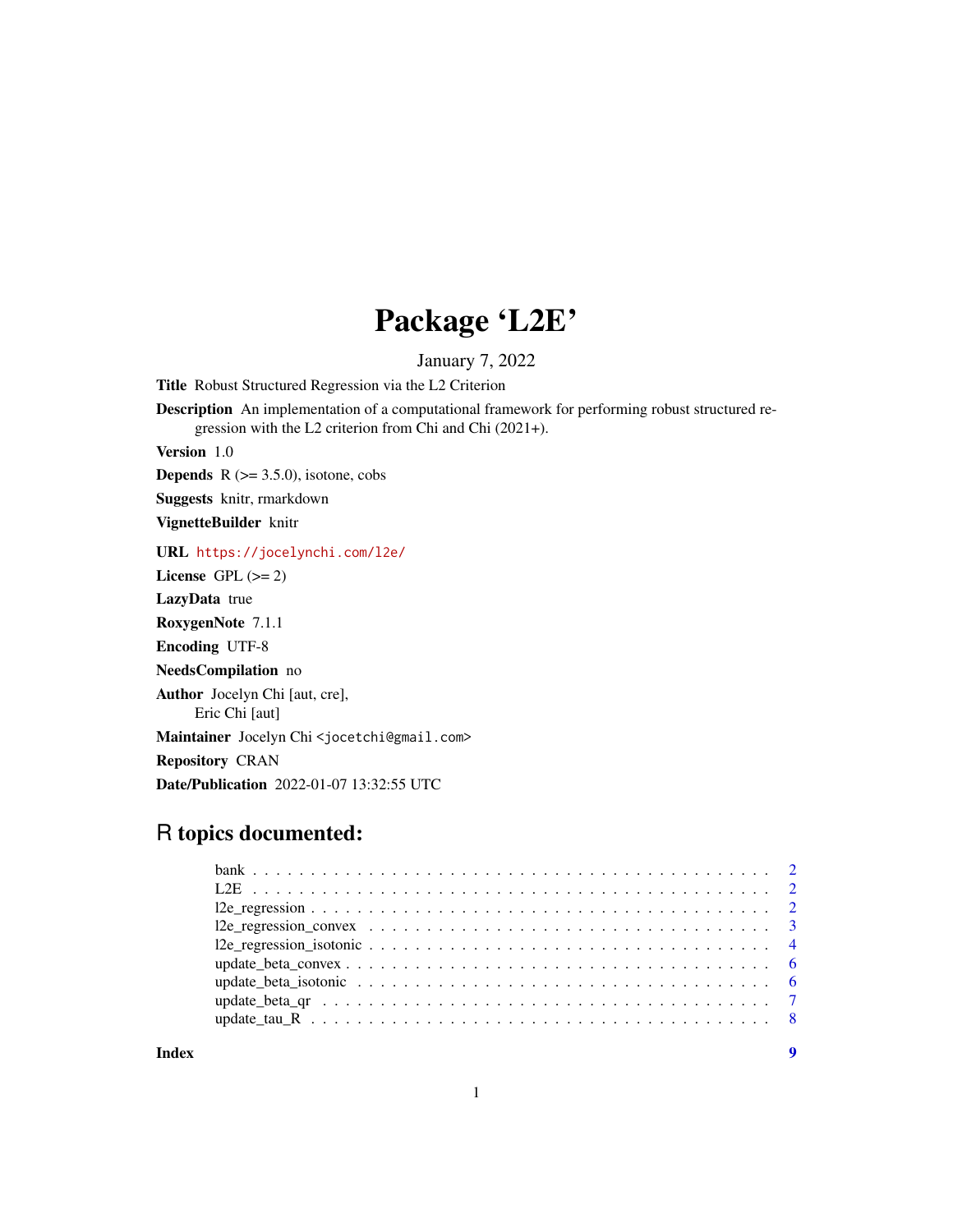<span id="page-1-0"></span>

## **Description**

Data from an Italian bank on 1,949 customers. The response y is the amount of money made over a year. The 13 covariates are possible macroservices the customers can sign up for.

## Format

A data frame with 1949 rows and 14 variables

#### References

Marco Riani, Andrea Cerioli, and Anthony C. Atkinson (2014). Monitoring robust regression. Electronic Journal of Statistics, Volume 8, 646-677. [https://projecteuclid.org/euclid.ejs/](https://projecteuclid.org/euclid.ejs/1400592267) [1400592267](https://projecteuclid.org/euclid.ejs/1400592267).

L2E *L2E*

#### Description

The L2E package is an R implementation of a user-friendly computational framework for performing a wide variety of robust structured regression methods via the L2 criterion.

#### Details

Please refer to the vignette for examples of how to use this package.

l2e\_regression *LTE multivariate regression*

#### Description

l2e\_regression Performs L2E regression via inexact coordinate descent

#### Usage

```
l2e_{regression}(y, X, tau, b, max_{iter} = 100, tol = 1e-04)
```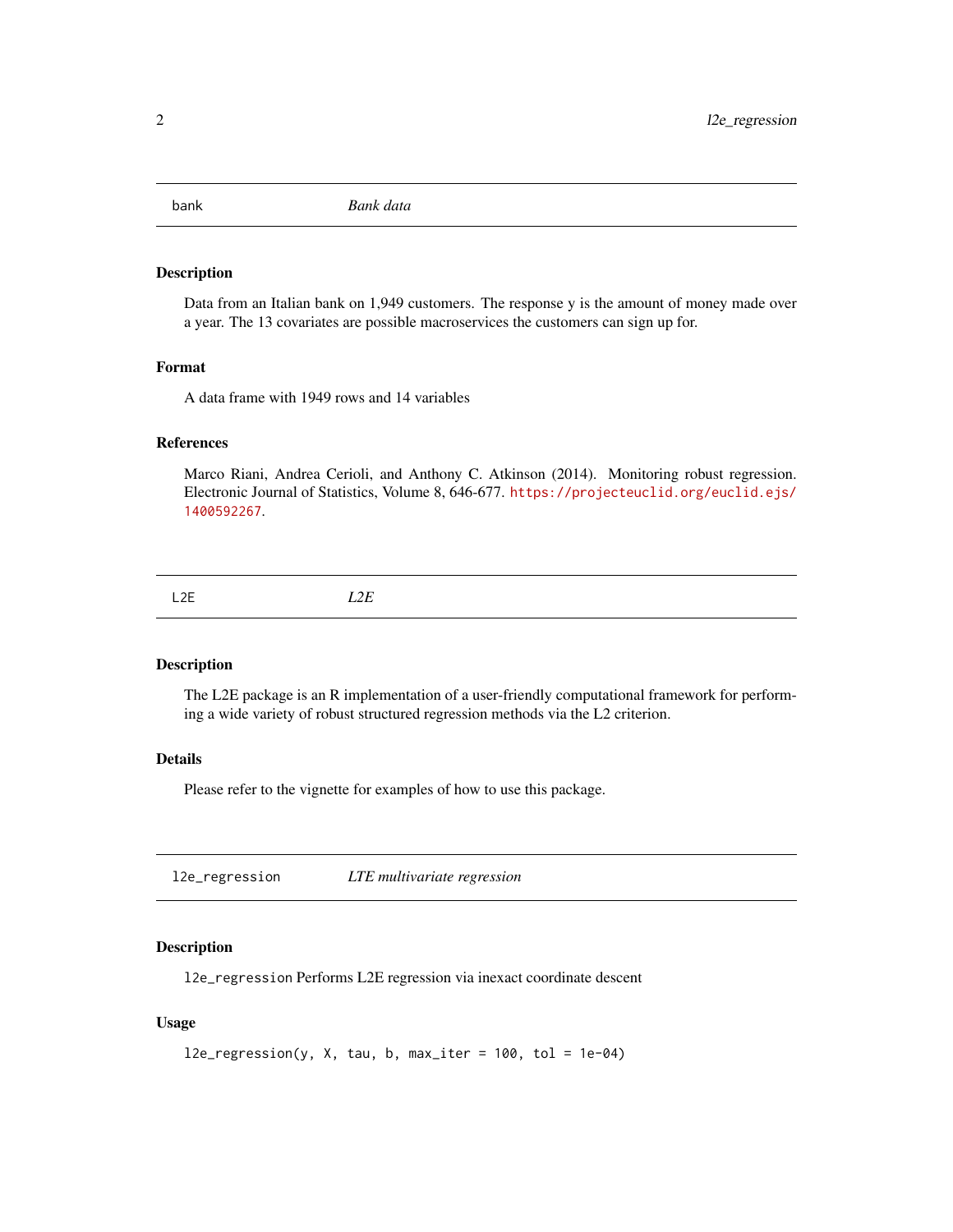## <span id="page-2-0"></span>Arguments

|          | Response vector                           |
|----------|-------------------------------------------|
| X        | Design matrix                             |
| tau      | Initial precision estimate                |
| h        | Initial vector of regression coefficients |
| max_iter | Maximum number of iterations              |
| t∩l      | Relative tolerance                        |

## Value

Returns a list object containing the estimates for beta (vector) and tau (scalar)

## Examples

```
# Bank data example
y <- bank$y
X \leftarrow \text{as_matrix}(\text{bank[, 1:13]})X0 <- as.matrix(cbind(rep(1,length(y)), X))
tauinit \leq -1/\text{mad}(y)binit <- matrix(0, 14, 1)#'
sol <- l2e_regression(y, X0, tauinit, binit)
r <- y - X0 %*% sol$beta
ix <- which(abs(r) > 3/sol$tau)
l2e_fit <- X0 %*% sol$beta
plot(y, l2e_fit, ylab='Predicted values', pch=16, cex=0.8)
points(y[ix], l2e_fit[ix], pch=16, col='blue', cex=0.8)
```
l2e\_regression\_convex *LTE convex regression*

#### Description

l2e\_regression\_convex Performs robust convex regrsesion using the L2 criterion

#### Usage

```
l2e_regression_convex(y, b, tau, max_iter = 100, tol = 1e-04)
```
## Arguments

|                        | response                                  |
|------------------------|-------------------------------------------|
|                        | initial vector of regression coefficients |
| tau                    | initial precision estimate                |
| $max$ <sub>Liter</sub> | maximum number of iterations              |
| tol                    | relative tolerance                        |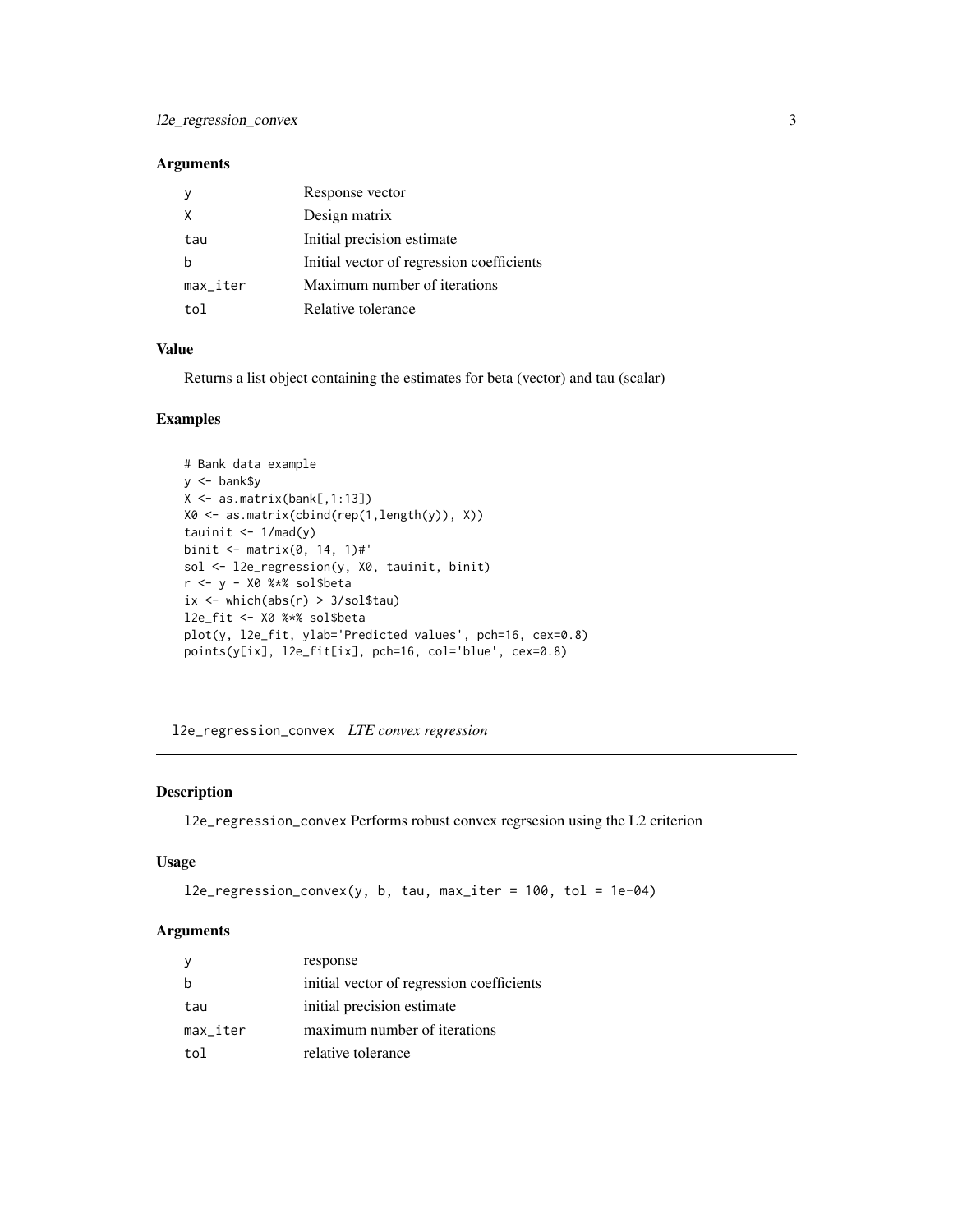#### <span id="page-3-0"></span>Value

Returns a list object containing the estimates for beta (vector) and tau (scalar)

## Examples

```
set.seed(12345)
n <- 200
tau \leq -1x \leftarrow \text{seq}(-2, 2, \text{length.out=n})f <- x^4 + xy \leq-f + (1/tau) \cdot rnorm(n)## Clean data example
plot(x, y, pch=16, cex.lab=1.5, cex.axis=1.5, cex.sub=1.5)lines(x, f, col='blue', lwd=3)
tau <-1b \le ysol <- l2e_regression_convex(y,b,tau)
plot(x, y, pch=16, cex.lab=1.5, cex.axis=1.5, cex.sub=1.5)lines(x, f, col='blue', lwd=3)
cvx <- fitted(cobs::conreg(y, convex=TRUE))
lines(x, cvx, col='red', lwd=3)
lines(x, sol$beta, col='green', lwd=3)
## Contaminated data example
ix \leftarrow 0:9y[45 + ix] < -14 + rnorm(10)plot(x, y, pch=16, cex.lab=1.5, cex.axis=1.5, cex.sub=1.5)
lines(x, f, col='blue', lwd=3)
tau <-1b \le ysol <- l2e_regression_convex(y, b, tau)
plot(x, y, pch=16, cex.lab=1.5, cex.axis=1.5, cex.sub=1.5)
lines(x, f, col='blue', lwd=3)
cvx <- fitted(cobs::conreg(y, convex=TRUE))
lines(x, cvx, col='red', lwd=3)
lines(x, sol$beta, col='green', lwd=3)
```
l2e\_regression\_isotonic

*LTE isotonic regression*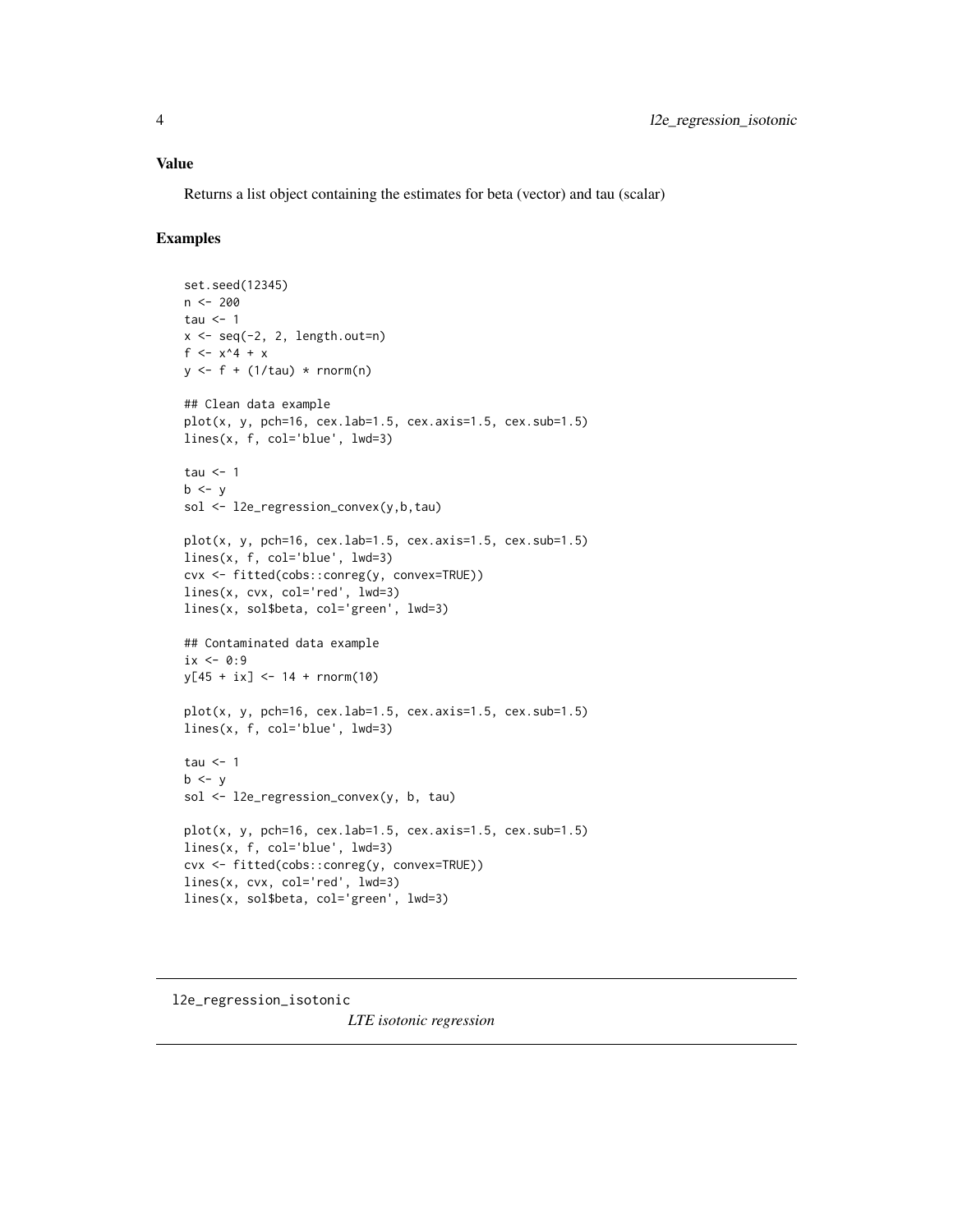## Description

l2e\_regression\_isotonic Performs L2E isotonic regression via inexact coordinate descent.

#### Usage

```
l2e_regression_isotonic(y, b, tau, max_iter = 100, tol = 1e-04)
```
#### Arguments

|                        | Response vector                           |
|------------------------|-------------------------------------------|
|                        | Initial vector of regression coefficients |
| tau                    | Initial precision estimate                |
| $max$ <sub>Liter</sub> | Maximum number of iterations              |
| tol                    | Relative tolerance                        |

#### Value

Returns a list object containing the estimates for beta (vector) and tau (scalar)

## Examples

```
set.seed(12345)
n <- 200
tau <-1x \le - seq(-2.5, 2.5, length.out=n)
f \leq -x^3y \leftarrow f + (1/tau) * rnorm(n)# Clean Data
plot(x, y, pch=16)lines(x, f, col='blue', lwd=3)
tau \leq -1b \le ysol <- l2e_regression_isotonic(y, b, tau)
plot(x, y, pch=16)
lines(x, f, col='blue', lwd=3)
iso \leq gpava(1:n, y)$x
lines(x, iso, col='red', lwd=3)
lines(x, sol$beta, col='green', lwd=3)
# Contaminated Data
ix \leftarrow 0:9y[45 + ix] < -14 + rnorm(10)plot(x, y, pch=16)
```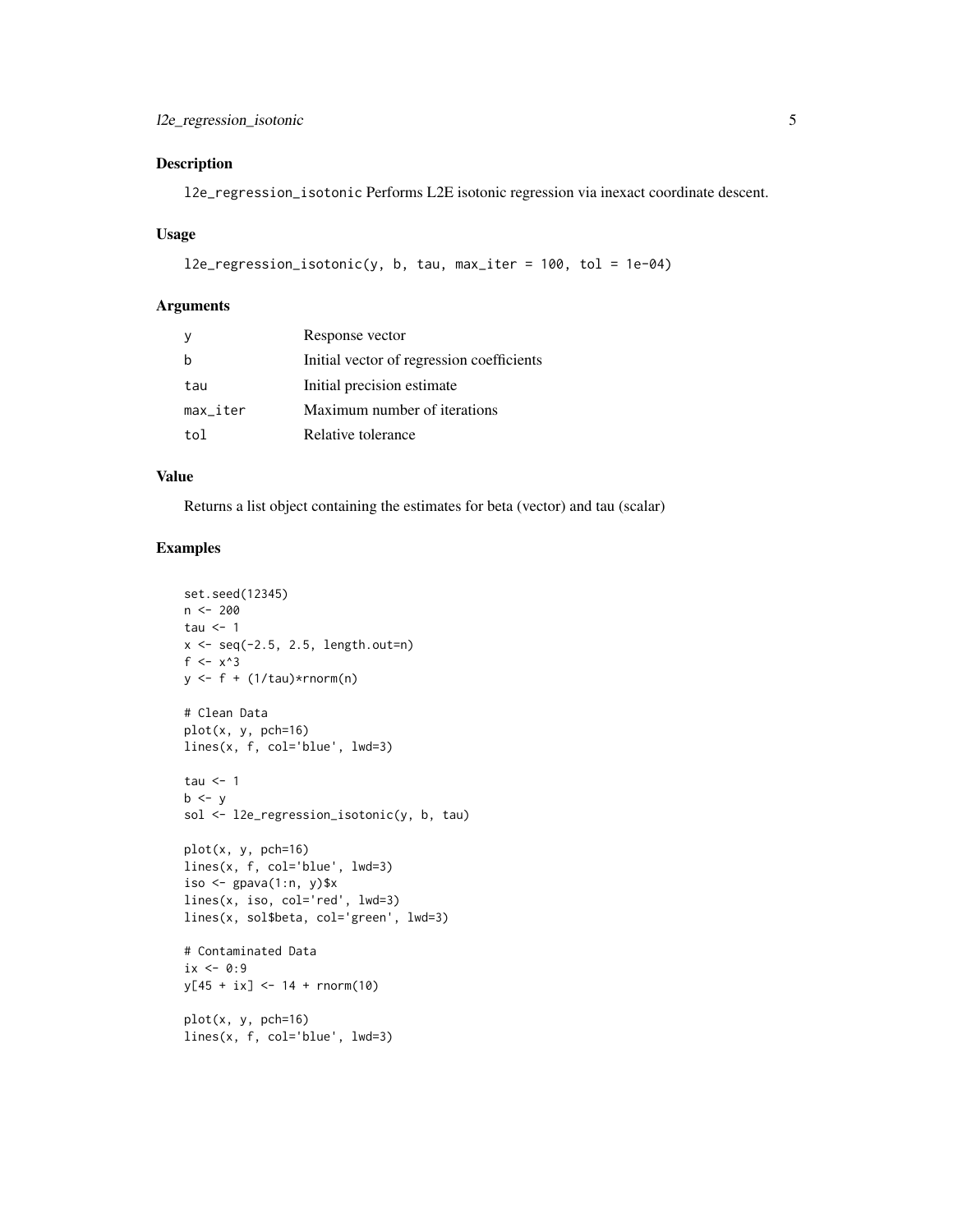```
tau <-1b \le ysol <- l2e_regression_isotonic(y, b, tau)
plot(x, y, pch=16)
lines(x, f, col='blue', lwd=3)
iso \leq gpava(1:n, y)$x
lines(x, iso, col='red', lwd=3)
lines(x, sol$beta, col='green', lwd=3)
```
update\_beta\_convex *Beta update in LTE convex regression*

#### Description

update\_beta\_convex Function for updating beta in LTE convex regression

## Usage

update\_beta\_convex(y, b, tau, max\_iter = 100, tol = 1e-04)

## Arguments

|          | Response vector              |
|----------|------------------------------|
|          | Current estimate for beta    |
| tau      | Current estimate for tau     |
| max iter | Maximum number of iterations |
| to1.     | Relative tolerance           |

#### Value

Returns a list object containing the new estimate for beta (vector) and the number of iterations (scalar) the update step utilized

update\_beta\_isotonic *Beta update in LTE isotonic regression*

## Description

update\_beta\_isotonic Function for updating beta in LTE isotonic regression

#### Usage

```
update_beta_isotonic(y, b, tau, max_iter = 100, tol = 1e-04)
```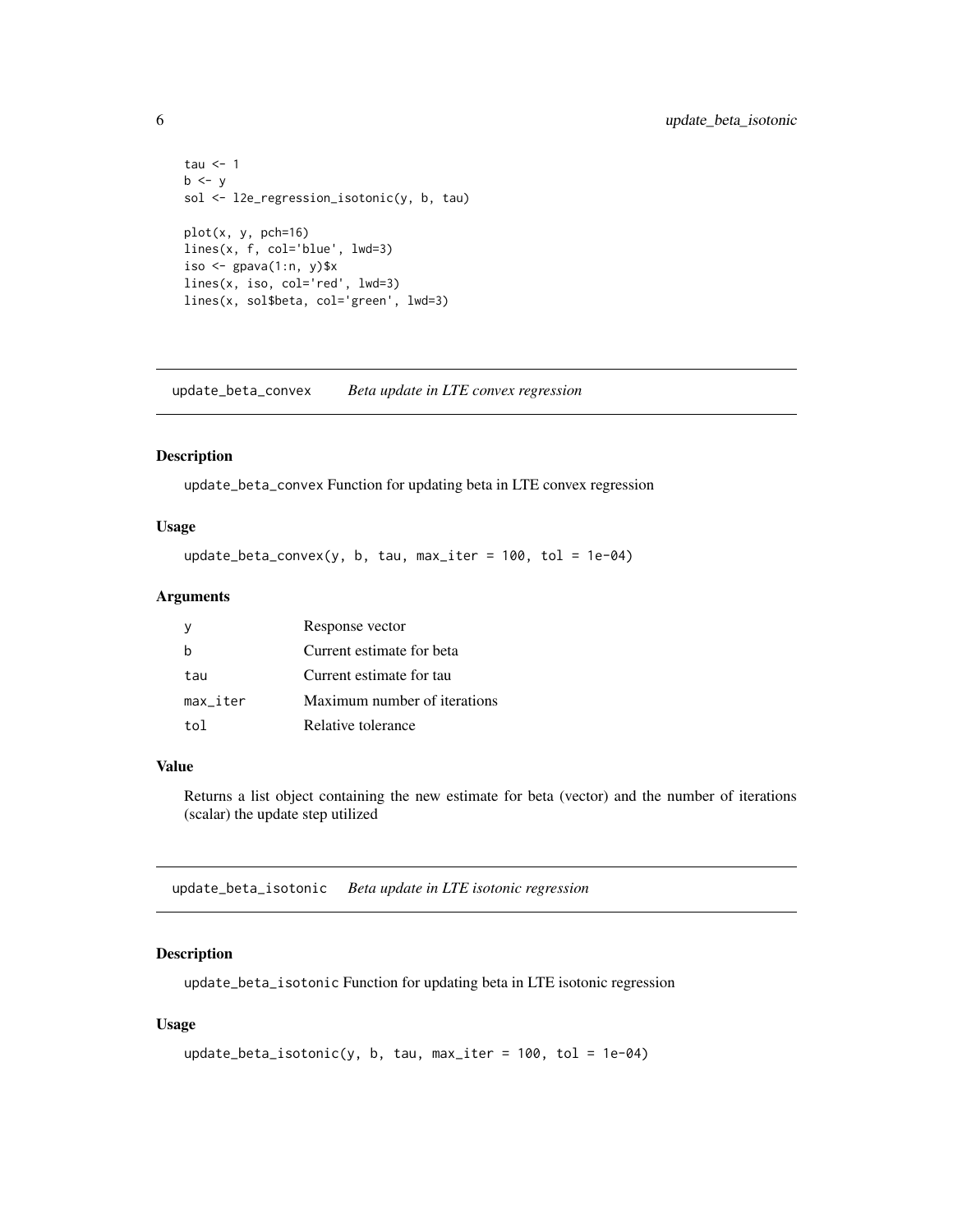## <span id="page-6-0"></span>update\_beta\_qr 7

## Arguments

|                        | Response vector              |
|------------------------|------------------------------|
|                        | Current estimate for beta    |
| tau                    | Current estimate for tau     |
| $max$ <sub>Liter</sub> | Maximum number of iterations |
| to1.                   | Relative tolerance           |

## Value

Returns a list object containing the new estimate for beta (vector) and the number of iterations (scalar) the update step utilized

| update_beta_qr | Beta update in LTE multivariate regression |
|----------------|--------------------------------------------|
|----------------|--------------------------------------------|

## Description

update\_beta\_qr Function for updating beta in LTE multivariate regression via a QR solve

## Usage

```
update_beta_qr(y, X, QRF, tau, b, max_iiter = 100, tol = 1e-04)
```
## Arguments

|                        | Response vector                                                                |
|------------------------|--------------------------------------------------------------------------------|
| X                      | Design matrix                                                                  |
| ORF                    | QR factorization object for X (obtained via $\mathcal{QRF} = qr(X)^{\prime}$ ) |
| tau                    | Current estimate for tau                                                       |
| b                      | Current estimate for beta                                                      |
| $max$ <sub>_iter</sub> | Maximum number of iterations                                                   |
| tol                    | Relative tolerance                                                             |

## Value

Returns a list object containing the new estimate for beta (vector) and the number of iterations (scalar) the update step utilized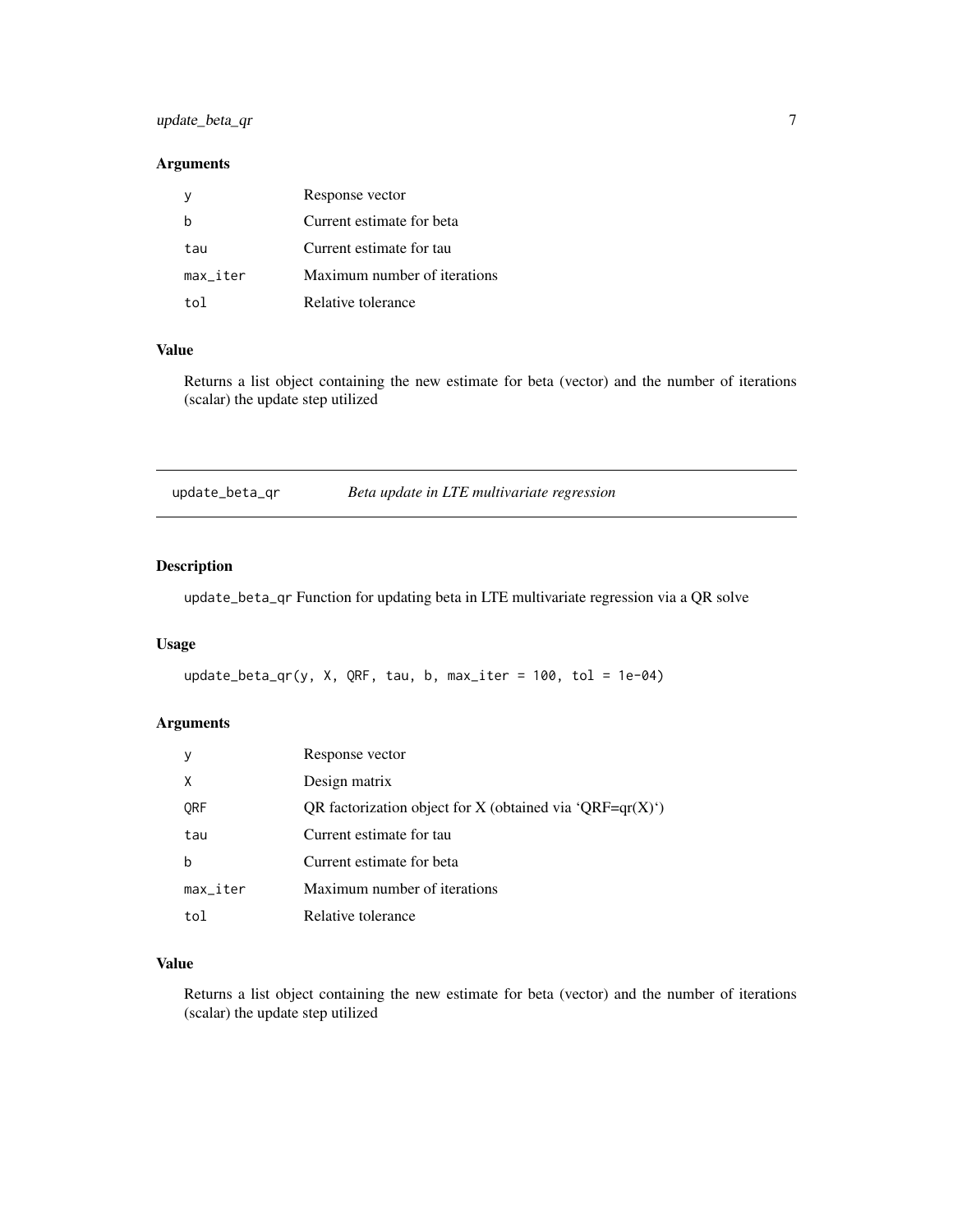<span id="page-7-0"></span>

## Description

update\_tau\_R Function for updating tau

## Usage

update\_tau\_R(r, tau, sd\_y, max\_iter = 100, tol = 1e-10)

## Arguments

| r                      | Residual vector              |
|------------------------|------------------------------|
| tau                    | Current estimate for tau     |
| $sd_v$                 | Standard deviation of y      |
| $max$ <sub>Liter</sub> | Maximum number of iterations |
| tol                    | Relative tolerance           |

## Value

Returns a list object containing the new estimate for tau (scalar) and the number of iterations (scalar) the update step utilized